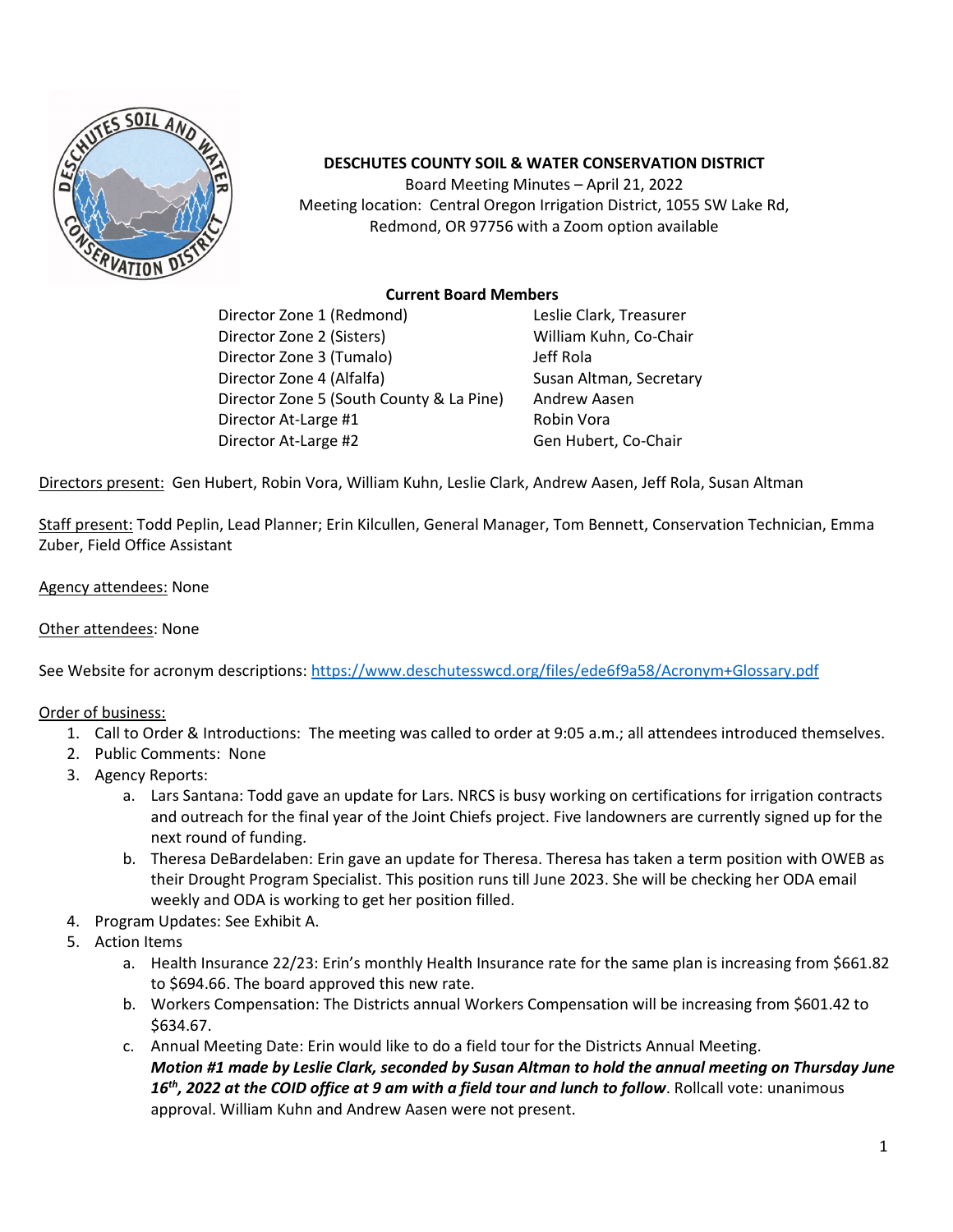- d. Earth Day Fair: Emma will be working a booth solo at the Earth Day Fair on Saturday April 23rd. Erin was hoping a board member could help her set up the booth. Gen and Jeff are both available to assist Emma.
- e. New or Additional Grant opportunities: Erin is collaborating with Crook County SWCD, Oregon Desert Land Trust, and ODFW to apply for a Sage Grouse project through the infrastructure bill. This project will work to mitigate fragmentation in the Brothers Core Sage grouse habitat through the purchasing and creation of easements on small private tax lots. Robin is interested in future funding opportunities and expanding our programs.
- f. Tax Base: The sub-committee has not met at this time. Erin will keep this on the agenda moving forward. The board would like to have Eric Nusbaum present at our May board meeting to discuss the timeline of going for a tax base and a manager of another SWCD that has recently become a tax base. Our District needs to continue to add more programs, telling the Districts story, and reaching our urban communities. It was suggested that Erin presents updates to the County Commissioners about the District. Erin will begin to present at the County meetings as public comment to the County Commissioners to give quick updates about the District.
- 6. Manager's Report: See Exhibit B.
- 7. Treasurers Report: Erin has received the Treasurers report for March 2022 and presented these to the Board for approval.

*Motion #2 made by Jeff Rola, seconded by Leslie Clark that the board has received the presented Treasurers reports for March 2022.* Rollcall vote: unanimous approval. William Kuhn and Andrew Aasen were not present.

8. Approval of Meeting Minutes:

*Motion #3 made by Leslie Clark, seconded by Jeff Rola to approve the March 17, 2022 board meeting minutes as presented with edits.* Rollcall vote: unanimous approval. Susan Altman abstained, William Kuhn and Andrew Aasen were not present.

William and Andrew were not present and so they could not vote on the January 27, 2022 special meeting minutes.

- 9. Directors' Reports
	- a. Gen Hubert: Gen and DRC toured Boundless Farms and it was great to see their 10-acre garden. AID has 25 farms that are looking into changing their crop to teff grass or other options due to their water being turned off early.
	- b. Susan Altman: Susan has been attending the Tumalo Community plan meetings. The planning commission has their annual work plan completed for the future year.
	- c. Robin Vora: Robin has joined the County Solid waste advisory committee, which meets after our monthly board meetings at 1 pm. He is not sure if he will be able to attend the annual meeting in person.
	- d. Leslie Clark: There was a breach of 250 cfs on the Pilot Butte Canal the previous night. Staff has shut off water and is working to mitigate the damage. The new Water Bank Project in Deschutes County will provide 90 acre-feet of water to North Unit Irrigation District and its farmers.
	- e. Jeff Rola: Jeff is interested in the water outlook after the April precipitation. OWEB is holding listening to sessions about incorporating climate change in their programs and Jeff is interested in how that will affect the District. Jeff has his OACD meeting next Thursday.
	- f. Andrew Aasen: Andrew had to leave the meeting early.
	- g. William Kuhn: William was not present to give his directors report but sent in the following. He is still in Portugal. William stated, "Please accept my apologies for not attending the soil & water conservation meeting in person; however, I have been detained in Portugal for having covid-19. The story goes like this: When here in Portugal the first-time last June-July I mentioned to the owner of the property that goats could take care of most of the rapid growth of grass, weeds, and other nonproductive plants which needed to be dealt with by a weed wacker. When during the October visit the same issue came up, I spoke to the general contractor. This March within the first week seven sheep showed up. The general contractor had his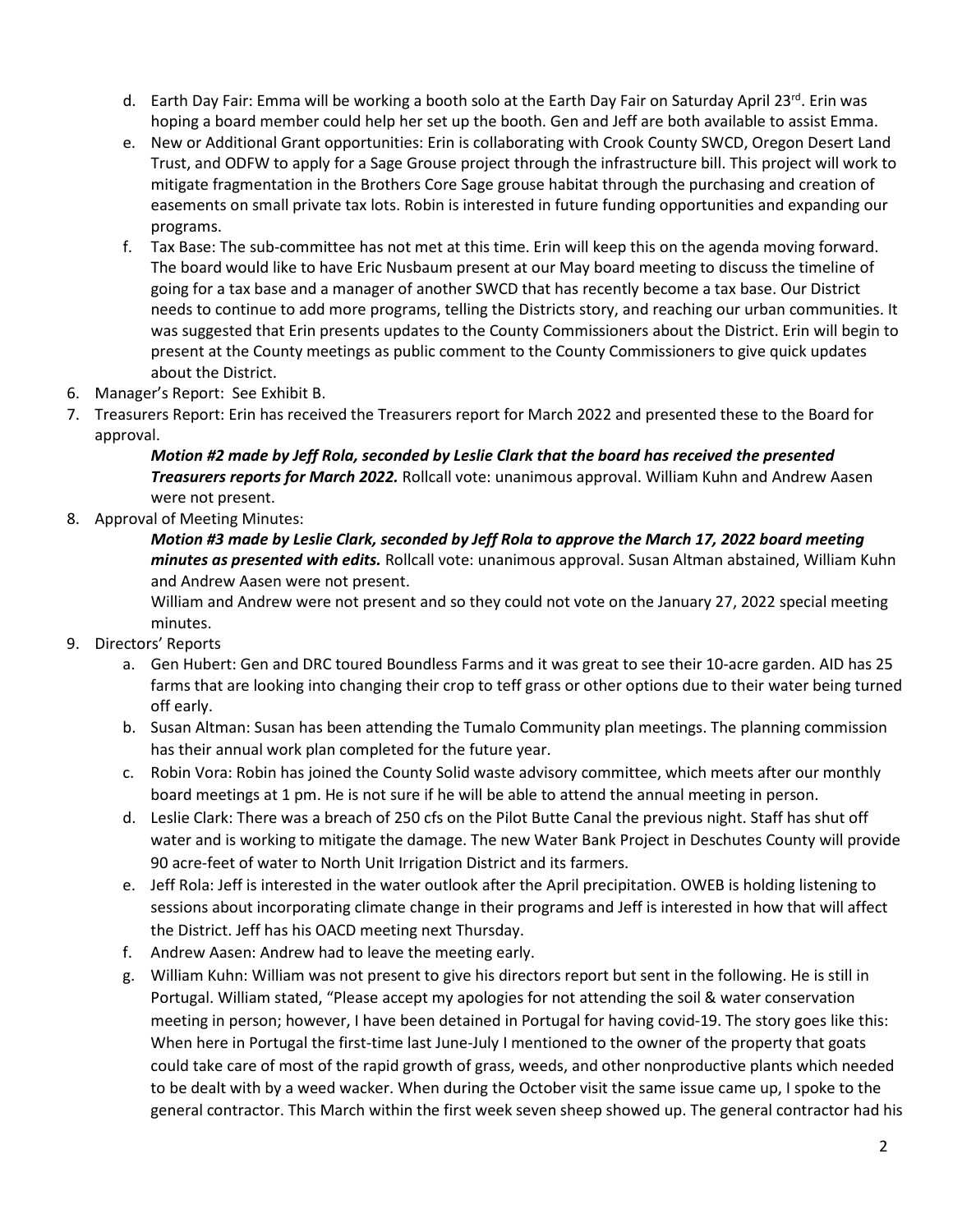sheep follow him to the property. Within a few days the nonproductive growth and weeds were under control. Of course, there is a by-product which then needs to be racked/brushed away to prevent certain smells being tracked into the living quarters. Since it was my idea in the first place I volunteered for the job. My thanks to Jeff Rola, Patricia Gainsforth, my wife Leigh, and of course the DSWCD and even Caprine for insight to enable me to make a reasonable suggestion to deal with weeds in a non-polluting manner in the first place."

The next board meeting will be on May 19, 2022, at 9:00 a.m. The meeting location will be held at the COID office in Redmond. There will be a virtual option available.

There being no further business, the meeting was adjourned at 11:56 a.m.

Fin Kilcullen

Erin Kilcullen, General Manager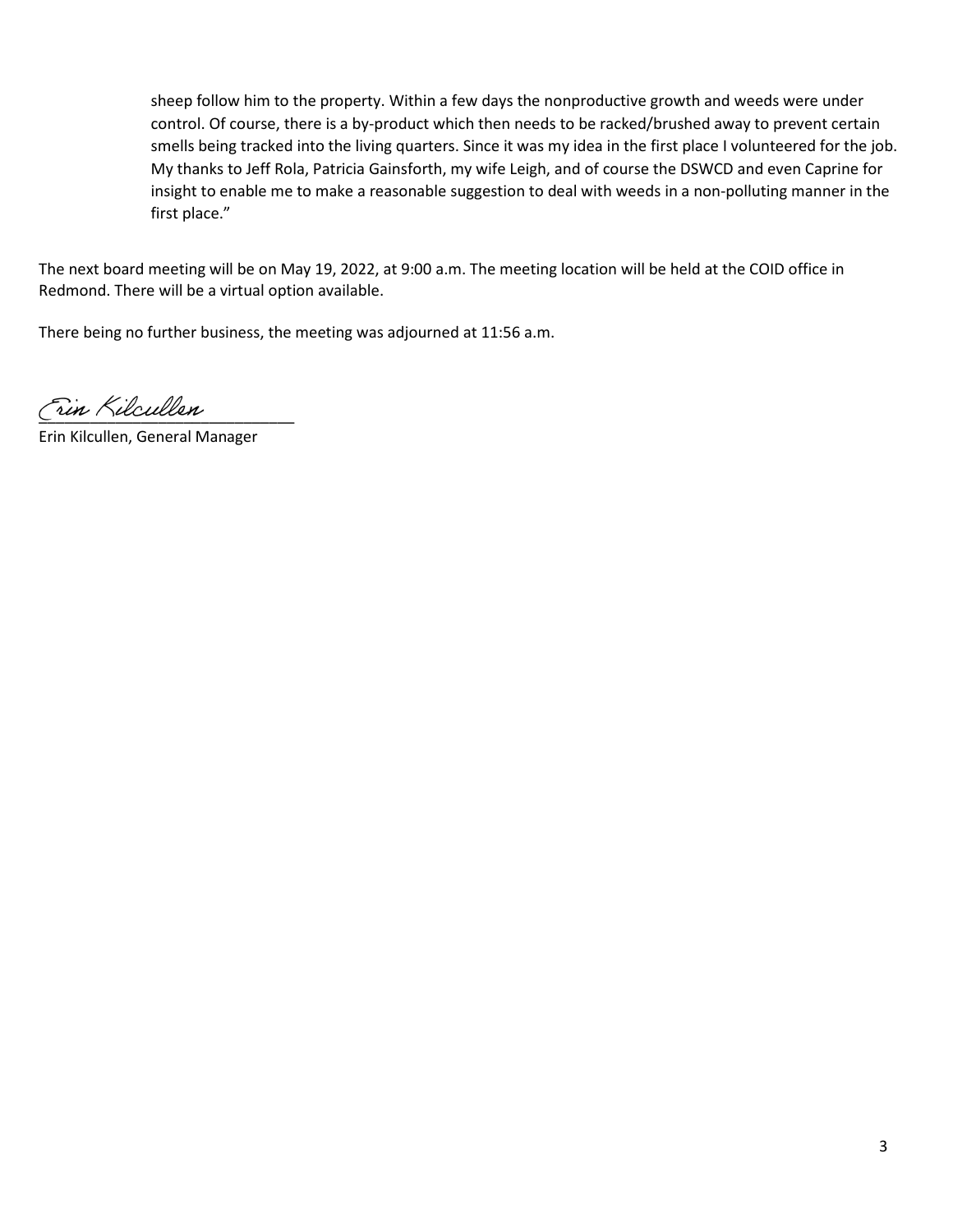

## **DESCHUTES COUNTY SOIL & WATER CONSERVATION DISTRICT**

Board of Directors Meeting – April 21, 2022 Meeting location: Central Oregon Irrigation District, 1055 SW Lake Rd, Redmond, OR 97756 with a Zoom option available

# **Addendum: Motions of the Board Meeting – April 21, 2022**

| Motions made:                                                                                                                                                                                                                  | Vote result                                                                                       |
|--------------------------------------------------------------------------------------------------------------------------------------------------------------------------------------------------------------------------------|---------------------------------------------------------------------------------------------------|
| Motion #1 made by Leslie Clark, seconded by Susan Altman to hold the<br>annual meeting on Thursday June 16 <sup>th</sup> , 2022 at the COID office at 9 am<br>with a field tour and lunch to follow. There were no objections. | Unanimous approval. William Kuhn and<br>Andrew Aasen were not present.                            |
| Motion #2 made by Jeff Rola, seconded by Leslie Clark that the board has<br>received the presented Treasurers reports for March 2022.<br>There were no objections.                                                             | Unanimous approval. William Kuhn and<br>Andrew Aasen were not present.                            |
| Motion #3 made by Leslie Clark, seconded by Jeff Rola to approve the<br>March 17, 2022 board meeting minutes as presented with edits. There<br>were no objections.                                                             | Unanimous approval. Susan Altman<br>abstained, William Kuhn and Andrew Aasen<br>were not present. |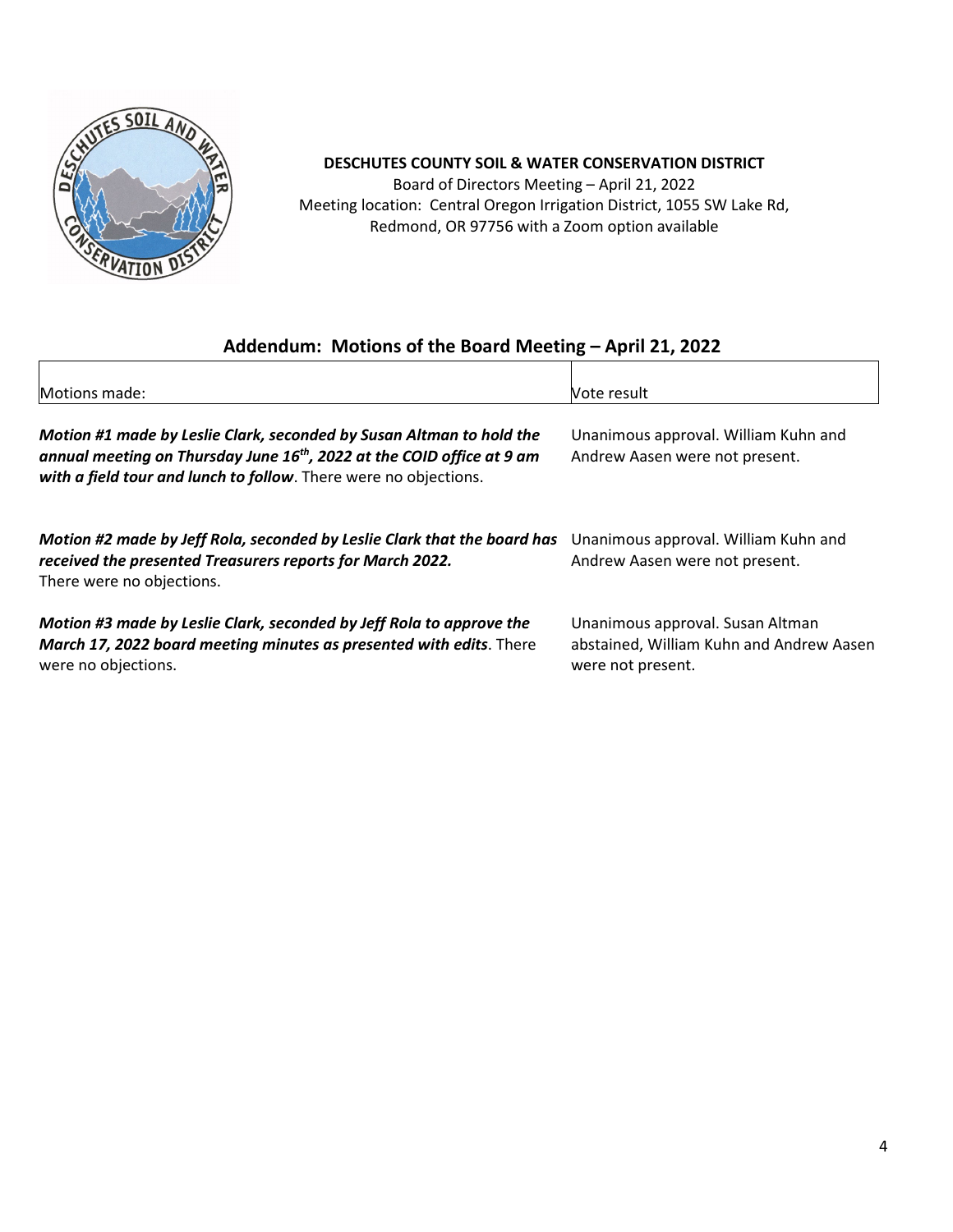# **Exhibit A**

## **Program Updates April 2022**

Irrigation (IWM):

- Staff has ranked the 33 applications received for the ARPA program. Fifteen landowners will be funded through this program. Staff is collaborating with these landowners on conservation plans and a financial agreement.
- Todd has been collaborating with partners to develop an IWM Workshop series that will include three classroom sessions and three field days. The first session occurred on April 7<sup>th</sup> and 9<sup>th</sup> and was a tremendous success. 33 people signed up for the workshop.
- The Western SARE Grant has been awarded and the contract will be arriving by the end of the Month.

Forest Health and Wildfire Risk Reduction:

- Erin has met with 2 of the 5 landowners that will be receiving funding through the SB 762.
- Erin, Todd, and Lars have met with Stu Otto to discuss contracting him to complete 3 forest management plans for landowners that are signed up for an EQIP contract with the Joint Chiefs Program.
- Erin and Emma are finding companies that can develop a Success Story or video on a forestry project.

Manure Exchange Program:

• There has been a lot of sign-ups to become a provider for this program. Emma continues to update these requests.

Pasture Exchange Program:

• There has been interest in leasing land, and one landowner that is interested in leasing their land. Emma continues to uplift this program.

Conservation Technical Assistance:

- Todd has been collaborating with various partners to resurrect Living on a Few Acres (LOFA).
- Todd and partners have developed a 3-part IWM series and have completed the first part of this series.
- DSWCD staff continue to participate with ODA with water quality issues *AGWQMP* and provide technicalassistance and planning to landowners.

Urban Agriculture:

This Grant has been completed.

Strategic Implementation Area

• Erin will be able to begin this grant when she receives the contract from OWEB and has collaborated with ODA on the field evaluations.

#### Indian Ford Watershed

• Erin has received the grant contract and will begin work on this project

Weed Management

• Erin attended a meeting with ODA and other partners to discuss management of Yellow Flag Iris in Deschutes Basin. Partners will be performing surveys throughout the spring and summer and will meet again this fall to discuss next steps.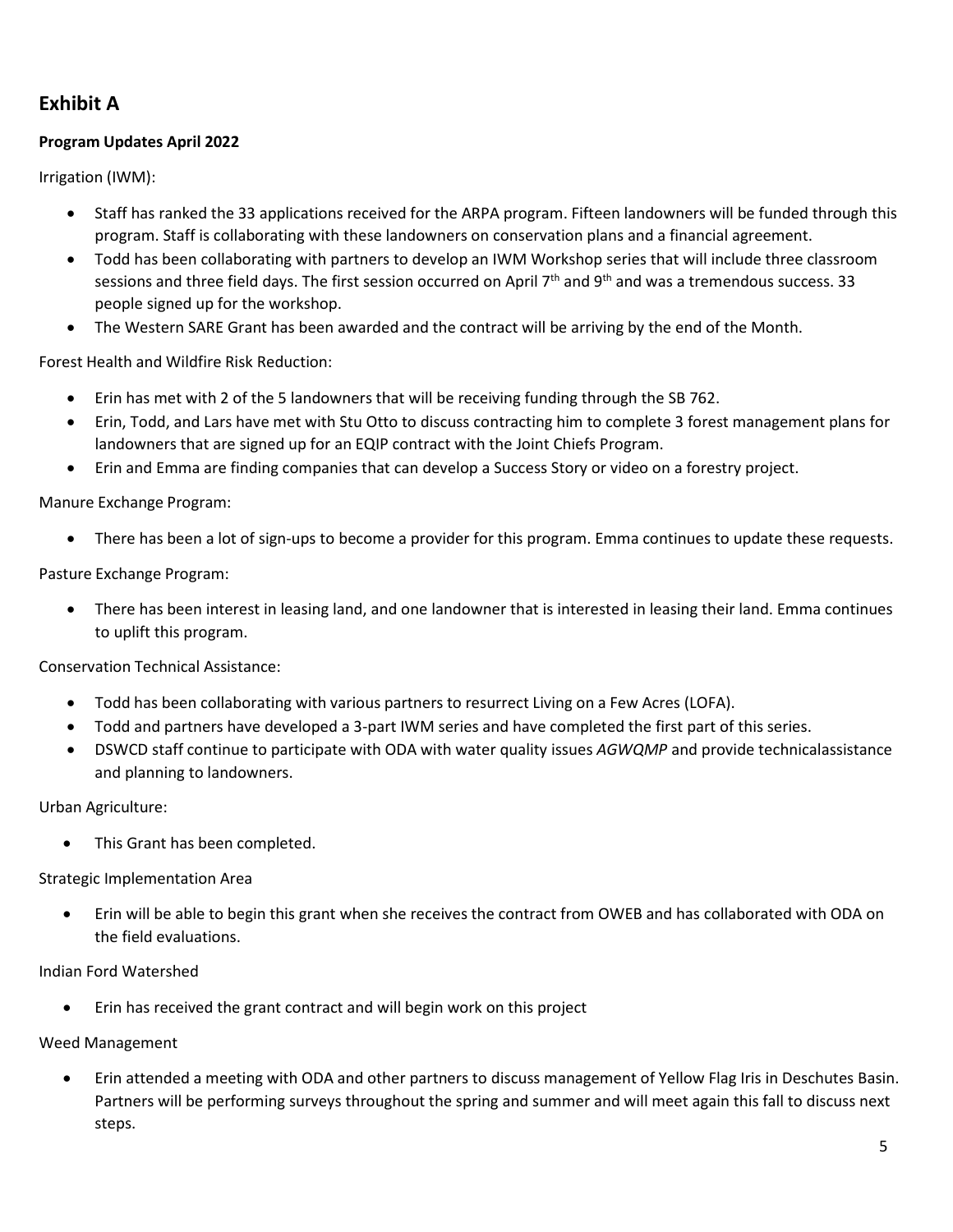# **Exhibit B: Manager's Report March 17, 2022 – April 21, 2022**

As the general manager, I submit the following:

## Attended the following meetings:

- Biweekly staff meetings to review and discuss ARPA applications and SB 762 program.
- Deschutes Basin Water Collaborative technical subcommittee.
- NRCS local working group meeting.
- Noxious weed grant meeting with ODA, Deschutes County, and other partners.
- Pollinator pilot project with the City of Bend.
- Attended the monthly On-farm meeting with COID and DRC.
- ODA SWCD Manager training.
- ODFW Open House.
- Small Grant Team meeting with Crook and Jefferson SWCD.

#### Grant Work:

- Completed final completion report for the Urban Agriculture Grant and quarter reports for our remaining grants.
- Performed site visits to 2 properties: one to restore a meadow and riparian area along the Deschutes and one that is working towards protecting land for Mule Deer.
- Completing financial agreements with the 15 landowners that are receiving funding through ARPA.
- Erin assisted ECAS with placing Sage Grouse fence markings for a research project in Brothers.
- Assisted Todd with the  $1<sup>st</sup>$  series of the IWM workshop.
- Staff has developed a program criteria and ranking system for the SB 762 grant. Erin, Todd, and Lars are working to contract Stu Otto to assist with Forest Management Plans through this grant. Erin has met with 2 out of the 5 landowners.

Monthly management:

- Grant fiscal management.
- Writing checks, entering checks and credit card purchases into QuickBooks.
- Board meeting preparation and meeting minutes.
- Monthly timesheets and balancing employees time over current grants.
- Retirement contribution.
- Grant reports and fund requests.

Thank you all for your assistance to the District.

Erin Kilcullen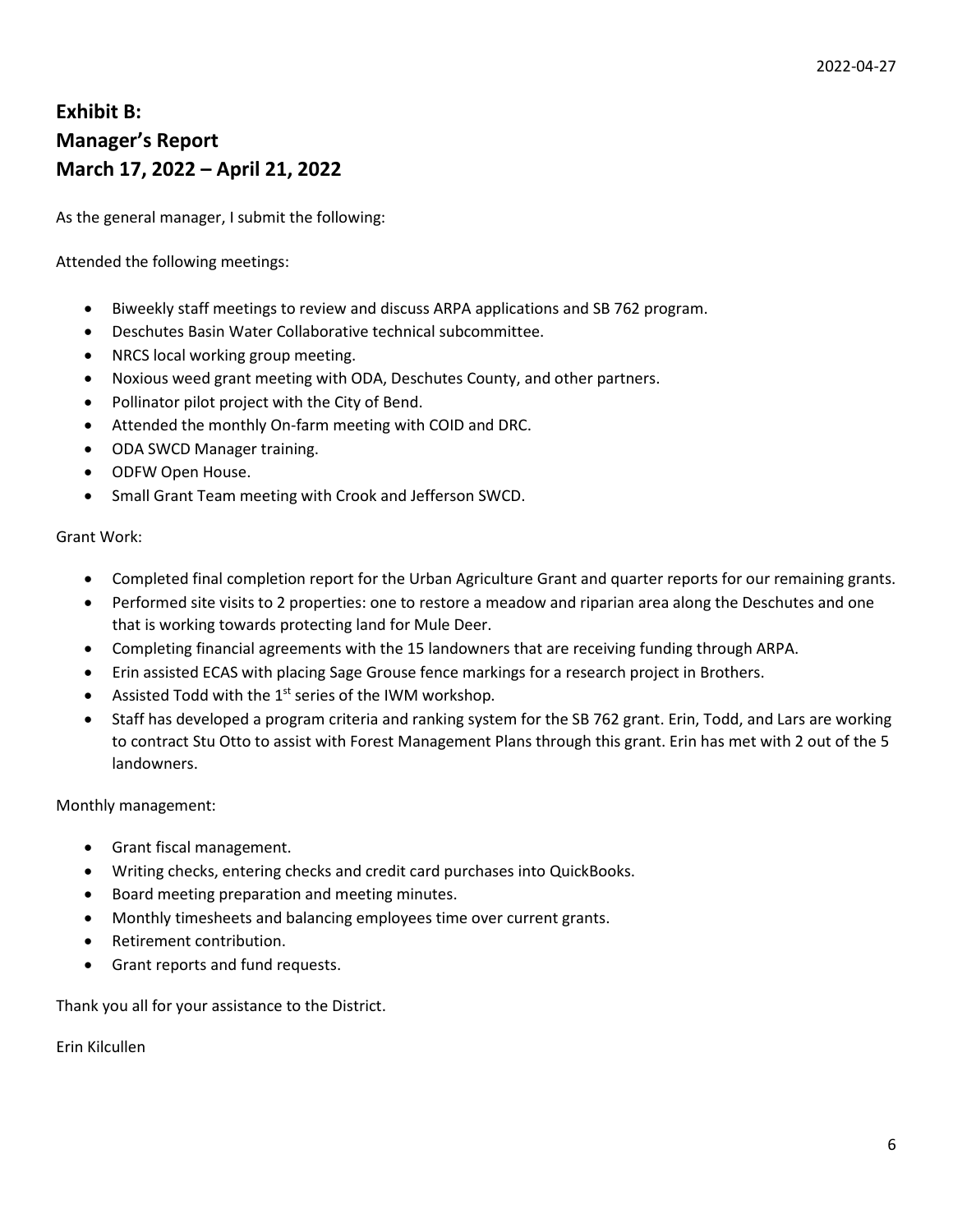## **Deschutes County SWCD Board Meeting Report** March 1st 2022 to March 31st 2022

|                  |                 | <b>Grant Monies Received this Month:</b> |    |           |                                  |
|------------------|-----------------|------------------------------------------|----|-----------|----------------------------------|
|                  |                 | <b>NACD TA GRANT</b>                     | \$ | 21,656.25 |                                  |
|                  |                 |                                          | \$ |           |                                  |
|                  |                 |                                          | \$ |           |                                  |
|                  |                 |                                          | \$ |           |                                  |
|                  |                 |                                          | \$ |           |                                  |
|                  |                 | <b>Total Grant Monies In</b>             |    | 21,656.25 |                                  |
|                  |                 |                                          |    |           |                                  |
|                  |                 |                                          |    |           |                                  |
| <b>Expenses:</b> |                 |                                          |    |           |                                  |
|                  | Payroll & Taxes |                                          | S  | 14,639.31 |                                  |
|                  | Personnel       |                                          | S  | 661.82    |                                  |
|                  | Office          |                                          | \$ |           | 71.99 DD Fees, Website, Adobe    |
|                  | Insurance       |                                          | \$ |           |                                  |
|                  | Utilities       |                                          | \$ |           | 81.93 Consumer Cell              |
|                  | Mileage/Travel  |                                          | Ś  | 817.96    |                                  |
|                  | Other:          | <b>Contracted Services</b>               | Ś  |           | 7,907.50 The Enviromental Center |
|                  |                 | <b>Professional Fees</b>                 | \$ |           | 315.00 Cascade Country           |
|                  |                 | Rents                                    | Ś  |           | 79.00 Storage                    |
|                  |                 | Materials & Supplies                     |    |           |                                  |
|                  |                 | <b>Total Expenses</b>                    |    | 24,574.51 |                                  |

## **Checking Account Balance EOM:**

\$430,584.16

**Notes for Month:**